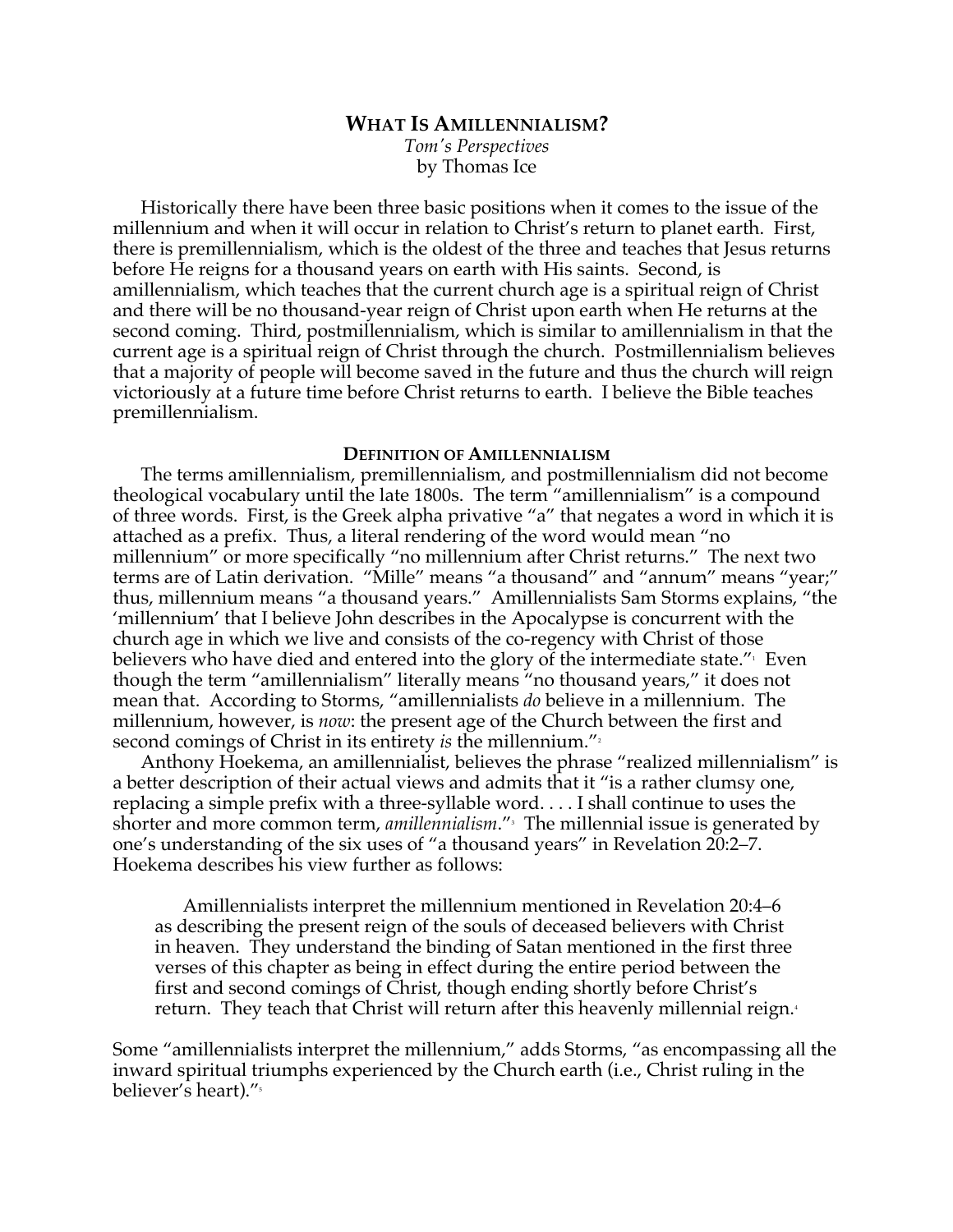Traditional amillennialism believes that the first resurrection of Revelation 20:5–6 does not refer to a physical event but to a spiritual time when a believer becomes a Christian, in other words, the new birth. A spiritual first resurrection was taught by Augustine (A.D. 354–430), the father of amillennialism, in his book *The City of God* (20.9). This is significant because if the text refers to a literal resurrection (which it is), then this would be a strong support for premillennialism, which amillennialists of that era were reacting.

#### **HISTORY OF AMILLENNIALISM**

Amillennialism as a system of theology did not come upon the Christian scene until around A.D. 400 when Augustine of North Africa developed it in his well-known work entitled *The City of God*. Around A.D. 180 opposition to a literal interpretation of Revelation 20:1–7 arose in North Africa in the city of Alexandria and led to what could best be called "antimillennialism." Antimillennialism was simply a negative opposition to the common understanding in the early church that Christ would return in Revelation 19, which is then followed by the thousand-year kingdom on earth in chapter 20. One of the earliest of the church fathers Justin Martyr (A.D. 100–165) wrote the following:

But I and others, who are right-minded Christians on all points, are assured that there will be a resurrection of the dead, and a thousand years in Jerusalem, which will then be built, adorned, and enlarged, as the prophets Ezekiel and Isaiah and others declare.<sup>6</sup>

Thus, in the early years of the church, it was considered part of orthodoxy to be premillennial. So why did the church eventually become Augustinian amillennialists for over a thousand years?

By the time of Christ, the center of Greek philosophy had moved from Athens Greece to Alexandria Egypt. Clement of Alexandria (A.D. 150–215) and his disciple Origen (A.D. 185–254) developed the allegorical approach to biblical interpretation in the early third century. "The fundamental criticism of Origen, beginning during his own lifetime," notes Joseph Trigg, "was that he used allegorical interpretation to provide a specious justification for reinterpreting Christian doctrine in terms of Platonic philosophy."7 Since Origen believed that "the spiritual meaning belongs to a higher order of ideas than the literal," he was attracted to the spiritual or allegorical meaning of the text. Ronald Diprose explains the implications of an allegorical interpretation as follows:

He motivated this view by appealing to the principle of divine inspiration and by affirming that often statements made by the biblical writers are not literally true and that many events, presented as historical, are inherently impossible. Thus only simple believers will limit themselves to the literal meaning of the text.

The Alexandrian school set the stage for the total abandonment of premillennialism until a couple of hundred years before the Reformation. Just as there were pre-Reformation stirrings about the doctrine of salvation, so there were also harbingers in the area of Bible prophecy. Therefore, by the time of Augustine amillennialism began to replace the original early church belief of premillennialism. "Latin fathers, Jerome and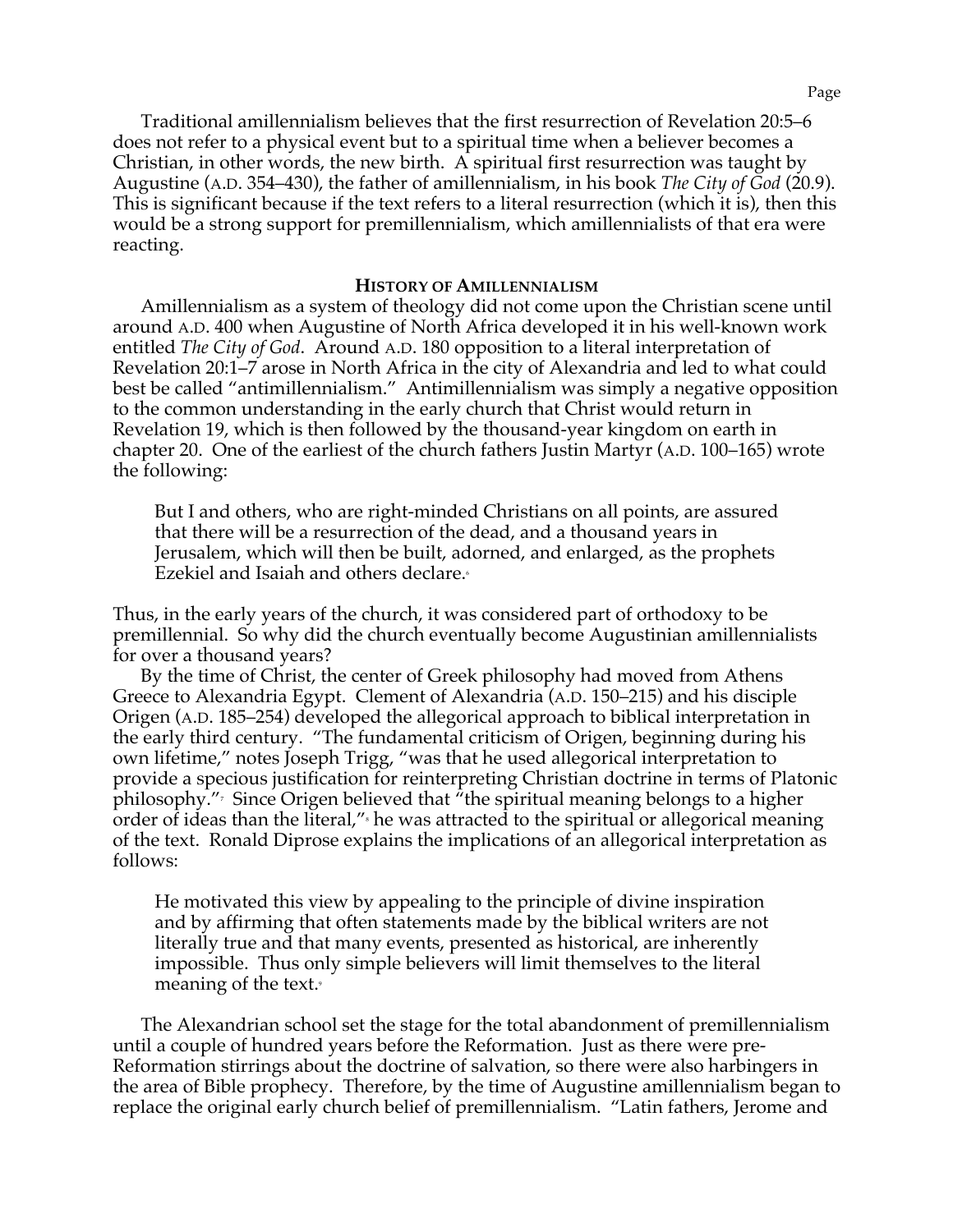Gregory the Great, and since antimillennialism reverberated in other ways," notes Robert Lerner, "the scene was set for an enormous constraint on expressions of millennialism in the subsequent Western tradition."<sup>10</sup>

### **WHY AMILLENNIALISM IS WRONG**

Amillennialism, even though it has been widely held throughout church history, is wrong simply because the Bible just does not teach it anywhere. One writer said, "The primary weakness of amillennialism lies in its exegesis of Revelation 20:1–10, especially its understanding of the two resurrections." $\frac{1}{11}$  Amillennialism is the official eschatology of the Roman Catholic Church and Eastern Orthodox Churches. Unfortunately it was adopted by the first generation of Protestant Reformers who did not do much in the area of Bible prophecy so they merely carried over Rome's viewpoint in this area. However, later generations of Reformers, especially the Puritans, did look into these matters in-depth and most abandoned Rome in this area of theology.

About a decade ago I had a debate with one of the top academic amillennialists in the United States on amillennialism verses premillennialism. He has written a thousand-page plus commentary on Revelation from the amillennial perspective. During the debate, when I was given the opportunity to question him directly I ask the following question: "Premillennialists believe we have a biblical basis for our belief. We see Christ returning to planet earth in chapter 19 of Revelation and six times in chapter 20 it speaks of Him reigning for a thousand years. Could you provide a similar biblical text that at least appears *prima facie* to support you amillennial contention?" I do not recall the details of his answer, but he did not provide a specific passage to my question. Instead he went off on a speculative theological discourse without providing a biblical text for amillennialism. I believe he could not provide a biblical passage because there is not one anywhere in the Bible.

I have come to realize from my study of history and personal interactions with people today that the main reason for amillennialism is that many do not like the idea of a personal, physical reign of Christ on planet earth. Yet, salvation includes both the spiritual and physical realms of humanity. Redemption will be completed here on planet earth when Christ redeems us not only spiritually but also physically and reigns and rules on earth victoriously for a thousand years. Amillennialism implies that Christ does not need to be victorious within the realm of human history, which has been the theater for all other aspects of the human drama. Instead, they believe only in a victory in heaven when we escape human history in defeat.

Jesus Christ as the second Adam came to earth to start a whole new human race, a new humanity. The basis for this new humanity is the death, burial, resurrection, and ascension which He accomplished at his first coming. The current age is an elective phase in which He is calling out a people to reign with Him in His kingdom. The second coming is for the purpose of judging those who reject Him in order to prepare for His glorious reign on earth. Then, and only then, will we reign with Him forever in eternity. Maranatha!

#### **ENDNOTES**

 <sup>1</sup> Sam Storms, *Kingdom Come: The Amillennial Alternative* (London: Mentor Imprint, 2013), p. 423.

<sup>2</sup> (italics original) Storms, *Kingdom Come*, p. 424.